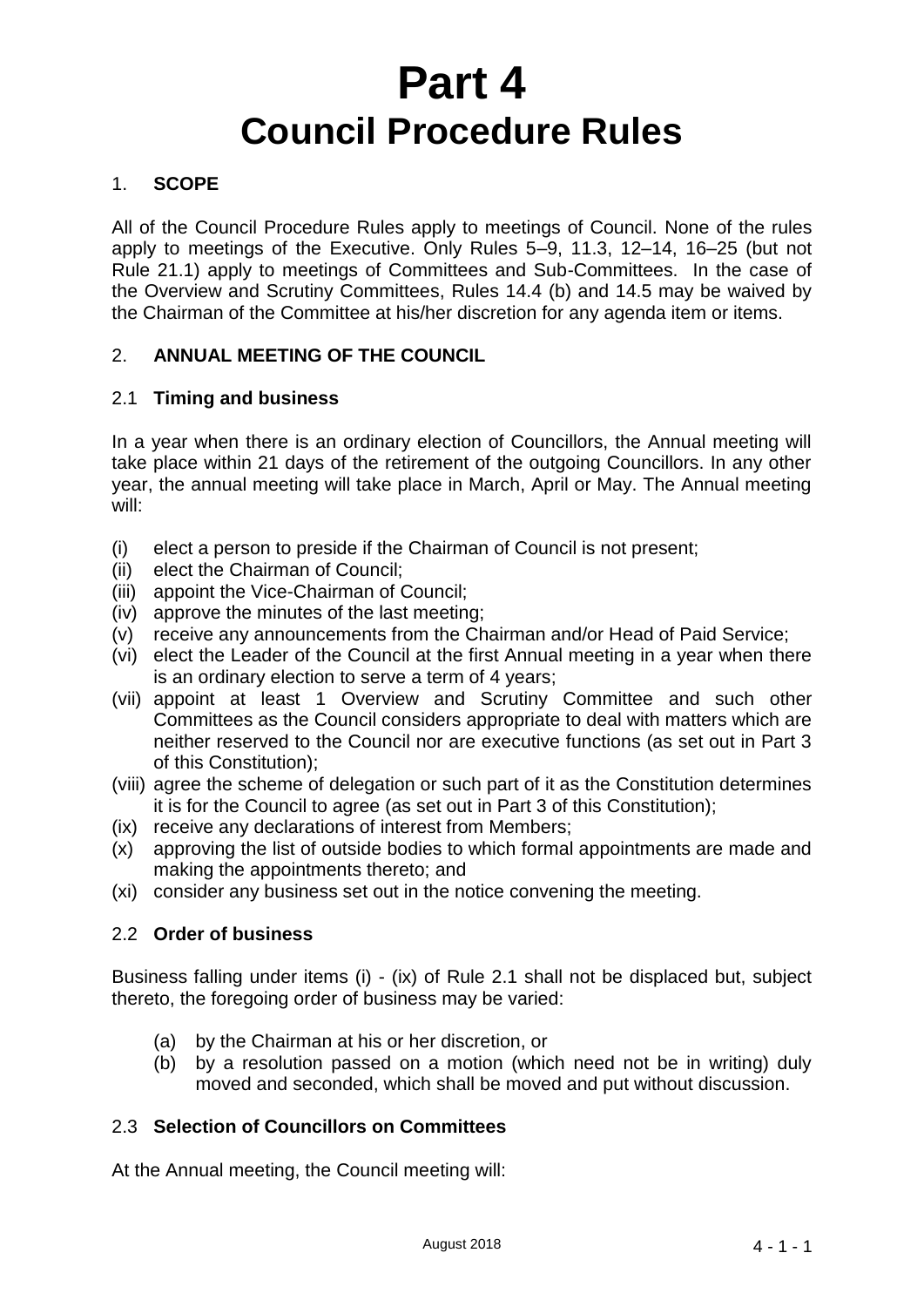- (i) decide which Committees to establish for the municipal year;
- (ii) decide the size and terms of reference for those Committees;
- (iii) decide the allocation of seats to political groups in accordance with the political balance rules and to any Councillors not in membership of a political group;
- (iv) receive the nominations of Group Leaders as to the Councillors to serve on each Committee; and
- (v) appoint to those Committees.

# 3. **ORDINARY MEETINGS**

#### 3.1 **Order of business**

Ordinary meetings of the Council will take place in accordance with a programme decided by the Council. Except as otherwise provided by Rule 3.2, the order of business at Ordinary meetings will be to:

- (i) elect a person to preside if the Chairman and Vice Chairman are not present;
- (ii) deal with any business required by statute to be done before any other business;
- (iii) approve the minutes of the last meeting;
- (iv) receive any declarations of interest from Members;
- (v) receive the Chairman's communications;
- (vi) receive questions from, and provide answers to, the public and Members in relation to matters which in the opinion of the person presiding at the meeting are relevant to the business of the meeting;
- (vii) deal with any business from the last Council meeting;
- (viii) receive reports from the Executive and the Council's Committees and receive questions and answers on any of those reports;
- (ix) receive reports about and receive questions and answers on the business of joint arrangements and external organisations;
- (x) consider motions; and
- (xi) consider any other business specified in the summons to the meeting, including consideration of proposals from the Executive in relation to the Council's budget and policy framework and reports of the Overview and Scrutiny Committee for debate.

#### 3.2 **Variation of order of business**

Business falling under items (i), (ii) or (iii) of Rule 3.1 shall not be displaced but, subject thereto, the foregoing order of business may be varied:

- (a) by the Chairman at his or her discretion, or
- (b) by a resolution passed on a motion (which need not be in writing) duly moved and seconded, which shall be moved and put without discussion.

#### 3.3 **Submission of reports and recommendations**

The Chairman shall call for the submission of the reports and recommendations of the meetings of the Cabinet and each Committee in its order on the notice convening the meeting or as varied in accordance with Rule 3.2.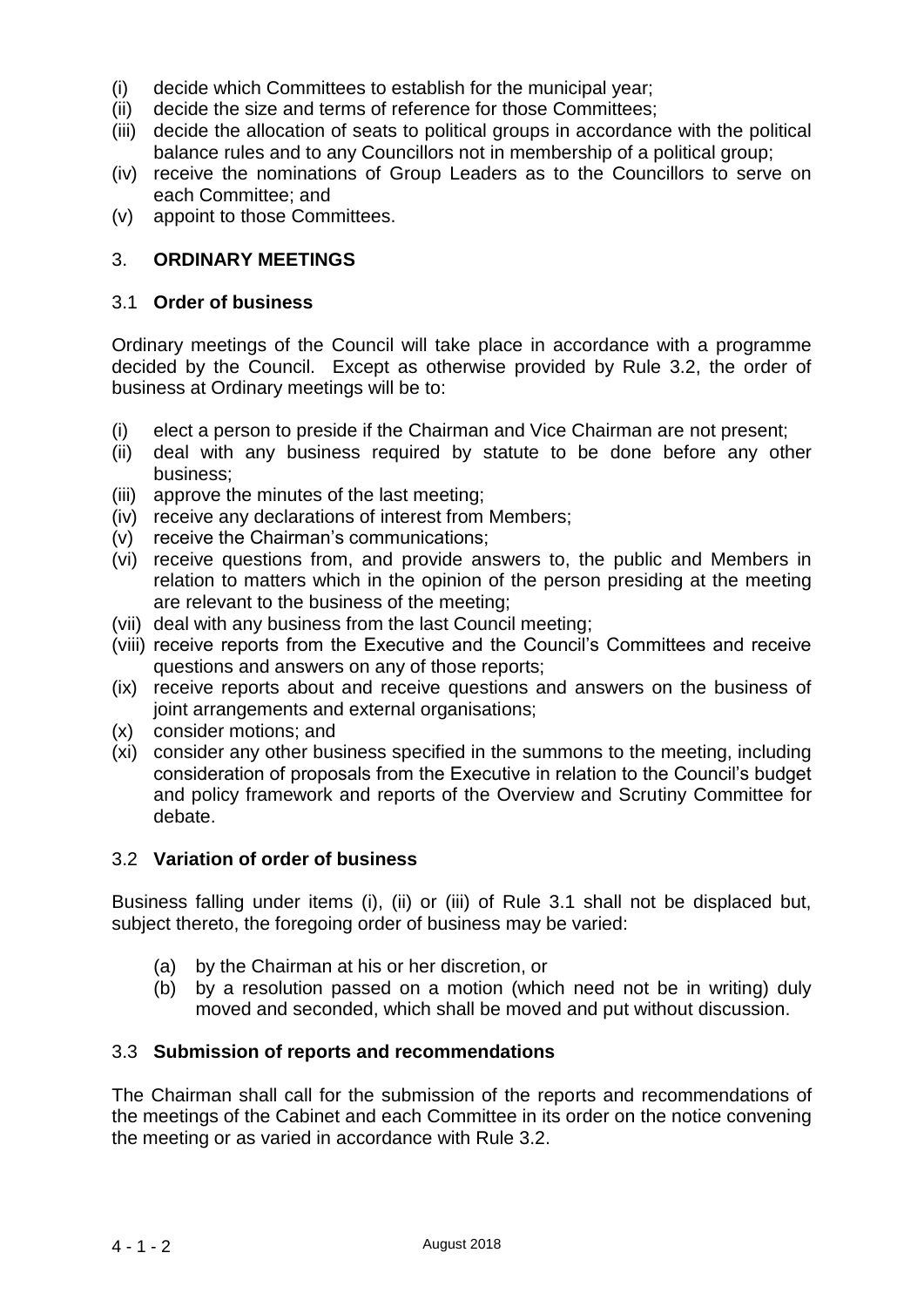# 4. **EXTRAORDINARY MEETINGS**

## 4.1 **Calling extraordinary meetings**

Those listed below may request the Head of Paid Service to call Council meetings in addition to ordinary meetings:

- (i) the Council by resolution;
- (ii) the Chairman of the Council;
- (iii) the Monitoring Officer; and
- (iv) any 5 Members of the Council if they have signed a requisition presented to the Chairman of the Council and he/she has refused to call a meeting or has failed to call a meeting within seven days of the presentation of the requisition.

# 4.2 **Business**

The summons to the extraordinary meeting shall set out the business to be considered thereat and no business other than set out in the summons shall be considered at the meeting.

# 5. **TIME AND PLACE OF MEETINGS**

The time and place of meetings will be determined by the Head of Paid Service and notified in the summons.

# 6. **NOTICE OF AND SUMMONS TO MEETINGS**

The Head of Paid Service will give notice to the public of the time and place of any meeting in accordance with the Access to Information Rules. At least 5 clear days before a meeting, or at the time the meeting is convened, if it is convened at shorter notice as a matter of urgency, the Head of Paid Service will send a summons signed by him or her by post or by electronic mail to every Member of the Council or leave it at their usual place of residence. The summons will give the date, time and place of each meeting and specify the business to be transacted, and will be accompanied by such reports as are available.

## 7. **CHAIRMAN OF MEETING**

The person presiding at the meeting may exercise any power or duty of the Chairman. Where these rules apply to Committee and Sub-Committee meetings, references to the Chairman also include the Chairman of Committees and Sub-Committees.

## 8. **QUORUM**

#### 8.1 **General**

The quorum of a meeting in the case of the Council will be one quarter of the whole number of Members and in the case of a Committee or Sub-Committee, will be one third of the whole number of the Committee or Sub-Committee but in no case shall the quorum be less than 2 Council Members.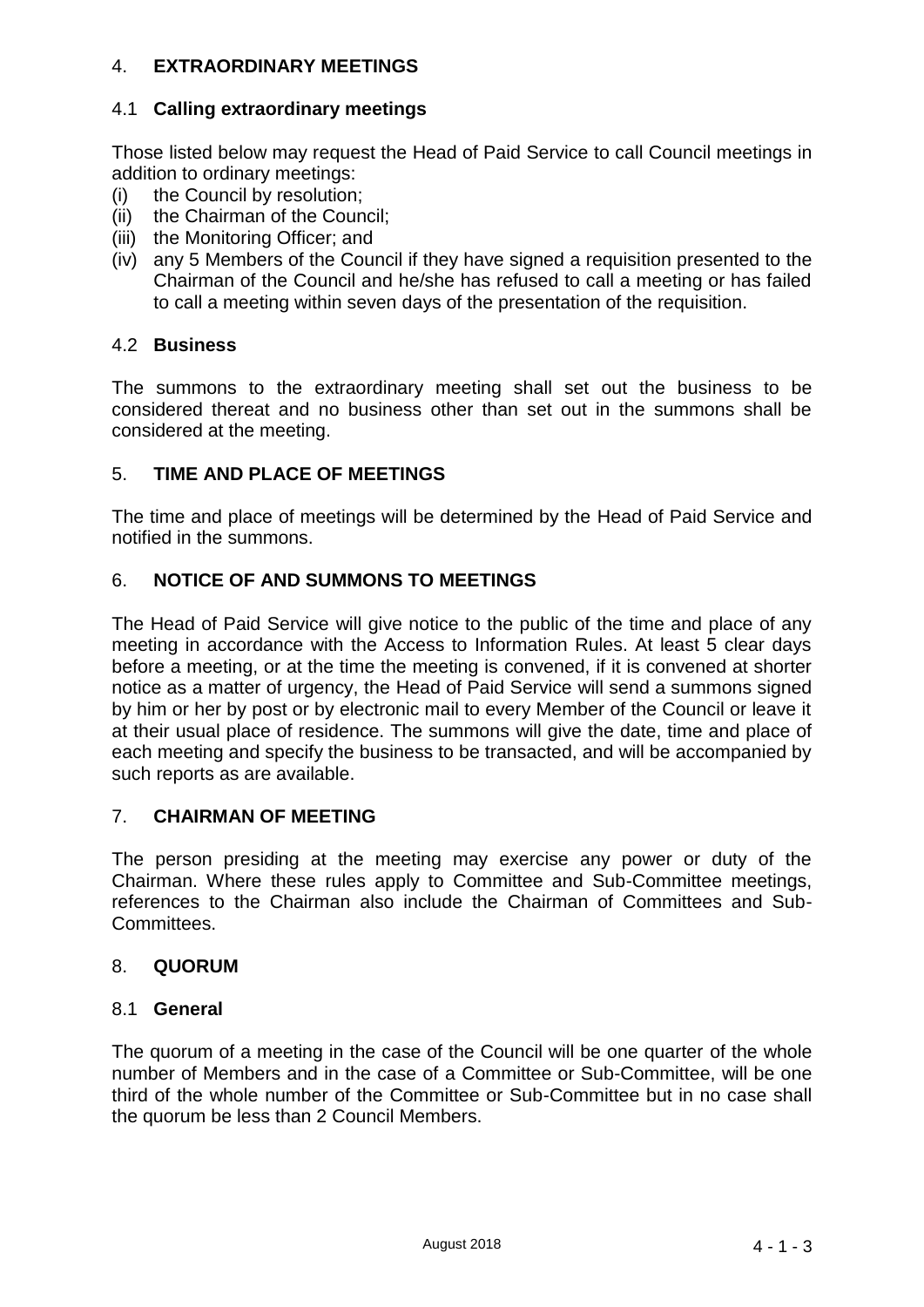## 8.2 **Quorum during meetings**

During any meeting, if the Chairman counts the number of Members present and declares there is not a quorum present, then the meeting will adjourn immediately. Remaining business will be considered at a time and date fixed by the Chairman. If he/she does not fix a date, the remaining business will be considered at the next ordinary meeting.

# (NOTE: Inquorate Meetings

If a meeting is inquorate it cannot, by law, proceed to make any decisions. However in certain limited circumstances, the meeting may proceed to deliberate such agenda items as are considered appropriate provided that the minutes of the meeting record the fact that the meeting was inquorate.

This would not be appropriate for a meeting of the Cabinet where the decisions are for Cabinet alone to make, nor would it be appropriate for a regulatory Committee. However, if the matter under consideration was one that would need to be referred to full Council for a decision, then Cabinet could proceed to consider the matter and submit a recommendation to Council, provided Council was advised that the recommendation arose from an inquorate meeting of Cabinet.

This procedure could apply equally to a meeting of a Sub-Committee or Scrutiny Committee where the actual decision is being taken by the parent Committee, Cabinet or full Council.

This procedure should only be used in the exceptional circumstances set out above and where it is not practical or possible to defer consideration of a matter because of time or other constraints. It is for those Members present at any meeting to determine how they would wish to proceed in the event that a meeting is inquorate.)

## 9. **DURATION OF MEETING**

Unless the majority of Members present vote for the meeting to continue, any evening meeting that has lasted for 3 hours will adjourn immediately. Remaining business will be considered at a time and date fixed by the Chairman. If he/she does not fix a date, the remaining business will be considered at the next ordinary meeting.

## 10. **QUESTIONS BY THE PUBLIC**

## 10.1 **General**

Anyone who works or resides in Rother District may ask questions of Members of the Executive at ordinary meetings of the Council. A period of up to 30 minutes at the beginning of each meeting shall be allowed for questions to be put.

## 10.2 **Order of questions**

Questions will be asked in the order in which notice of them was received, except that the Chairman may group together similar questions*.*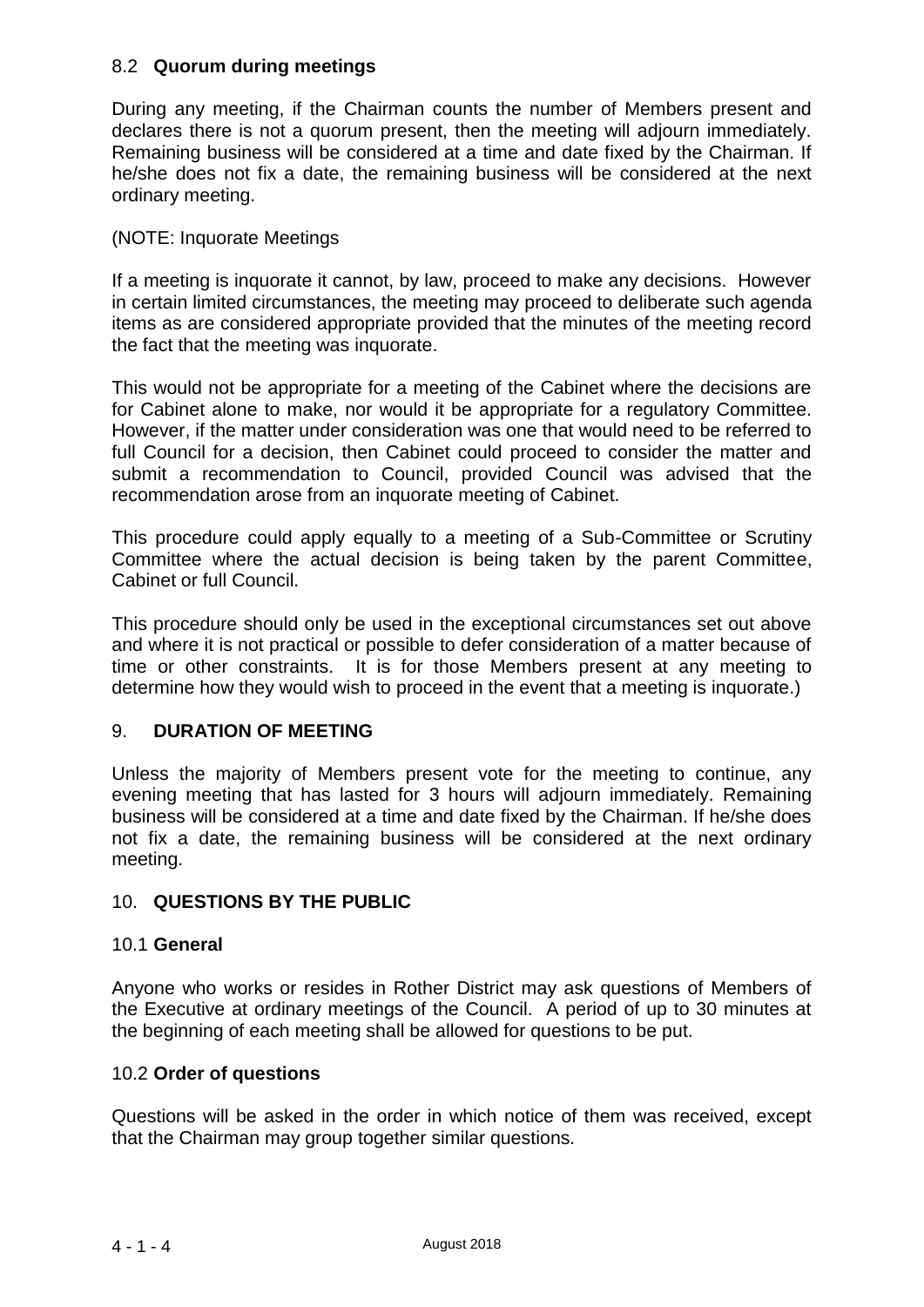## 10.3 **Notice of questions**

A question may only be asked if notice has been given by delivering it in writing or by electronic mail to the Head of Paid Service no later than 5 clear working days before the day of the meeting. Each question must give the name and address of the questioner and may specify the Member of the Executive either by name or portfolio to whom it is to be put.

#### 10.4 **Number of questions**

At any meeting no person may submit more than 1 question and no more than 1 question may be asked on behalf of an organisation.

#### 10.5 **Scope of questions**

The Head of Paid Service may reject a question if it:

- is not about a matter for which the local authority has a responsibility or which affects the District; or
- is defamatory, frivolous or offensive; or
- is substantially the same as a question which has been put at a meeting of the Council in the past 6 months; or
- requires the disclosure of confidential or exempt information; or
- relates to an individual/group business or the questioner's own particular circumstances; or
- relates to a matter which is the subject of legal or enforcement proceedings or an appeal to a tribunal or to a Government Minister or an investigation by the Local Government Ombudsman or Monitoring Officer; or
- relates to the personal circumstances or conduct of any Officer and Councillor or conditions of service of employees; or
- relates to the activities and aims of a political party or organisation; or
- relates to individual planning applications; or
- is a statement and not a genuine enquiry.

In addition the Chairman may rule that a question shall not be answered because the preparation of the answer would require the expenditure of a disproportionate amount of time, money or effort.

The ruling of the Chairman of the Council as advised by the Head of Paid Service in the above matter shall be final.

#### 10.6 **Record of questions**

The Head of Paid Service will enter each question in a book open to public inspection and will immediately send a copy of the question to the Member of the Executive to whom it is to be put. Rejected questions will include reasons for rejection.

Copies of all questions will be circulated to all Members and the public attending the meeting as well as published on the Council's website in advance of the meeting when possible.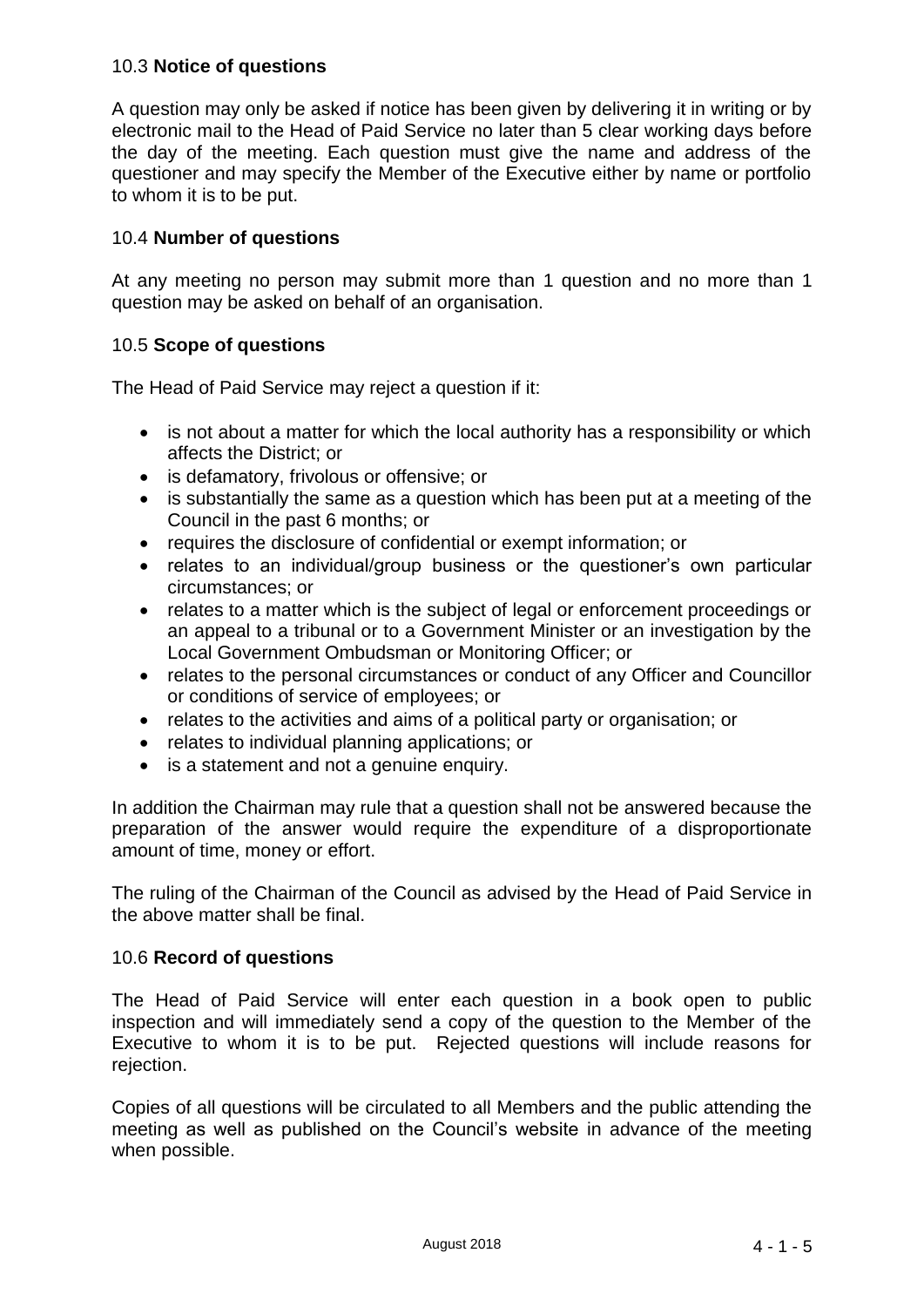The minutes of the meeting will record the details of the questions that have been asked (including any supplementary questions) and by whom, together with the answers given.

## 10.7 **Asking the question at the meeting**

Although questioners will be required to identify themselves at the meeting, they will not need to ask their questions which will have been circulated before the start of the meeting. A questioner who has submitted a written question may ask the Chairman to put the question on their behalf. The Chairman may ask the question on the questioner's behalf, indicate that a written reply will be given or decide, in the absence of the questioner, that the question will not be dealt with.

#### 10.8 **Supplementary question**

A questioner who has put a question in person may also put one supplementary question without notice to the Member of the Executive who has replied to his or her original question. A supplementary question must relate to the answer given. The Chairman may reject a supplementary question on any of the grounds in Rule 10.5 above.

#### 10.9 **Written answers**

Any question which cannot be dealt with during public question time, either because of lack of time or because of the non-attendance of the Member of the Executive to whom it was to be put, will be dealt with by a written answer, which will be sent to the questioner and all Members of the Council within 10 working days of the meeting.

#### 10.10 **Reference of question to the Executive or a Committee**

Unless the Chairman decides otherwise, no discussion will take place on any question, but any Member may move that a matter raised by a question be referred to the Executive or the appropriate Committee or Sub-Committee. Once seconded, such a motion will be voted on without discussion.

#### 11. **QUESTIONS BY MEMBERS**

#### 11.1 **On reports of the Executive or a Committee**

A Member of the Council may ask the Leader, Member of the Executive or the Chairman of a Committee any question without notice upon an item of the report of the Executive or a Committee when that item is being received or is under consideration by the Council.

#### 11.2 **Questions on notice at Council**

A period of up to 30 minutes following any questions submitted by members of the public under Rule 10 above shall be allowed for questions to be put by Members of the Council.

A Member of the Council may ask:

• the Leader;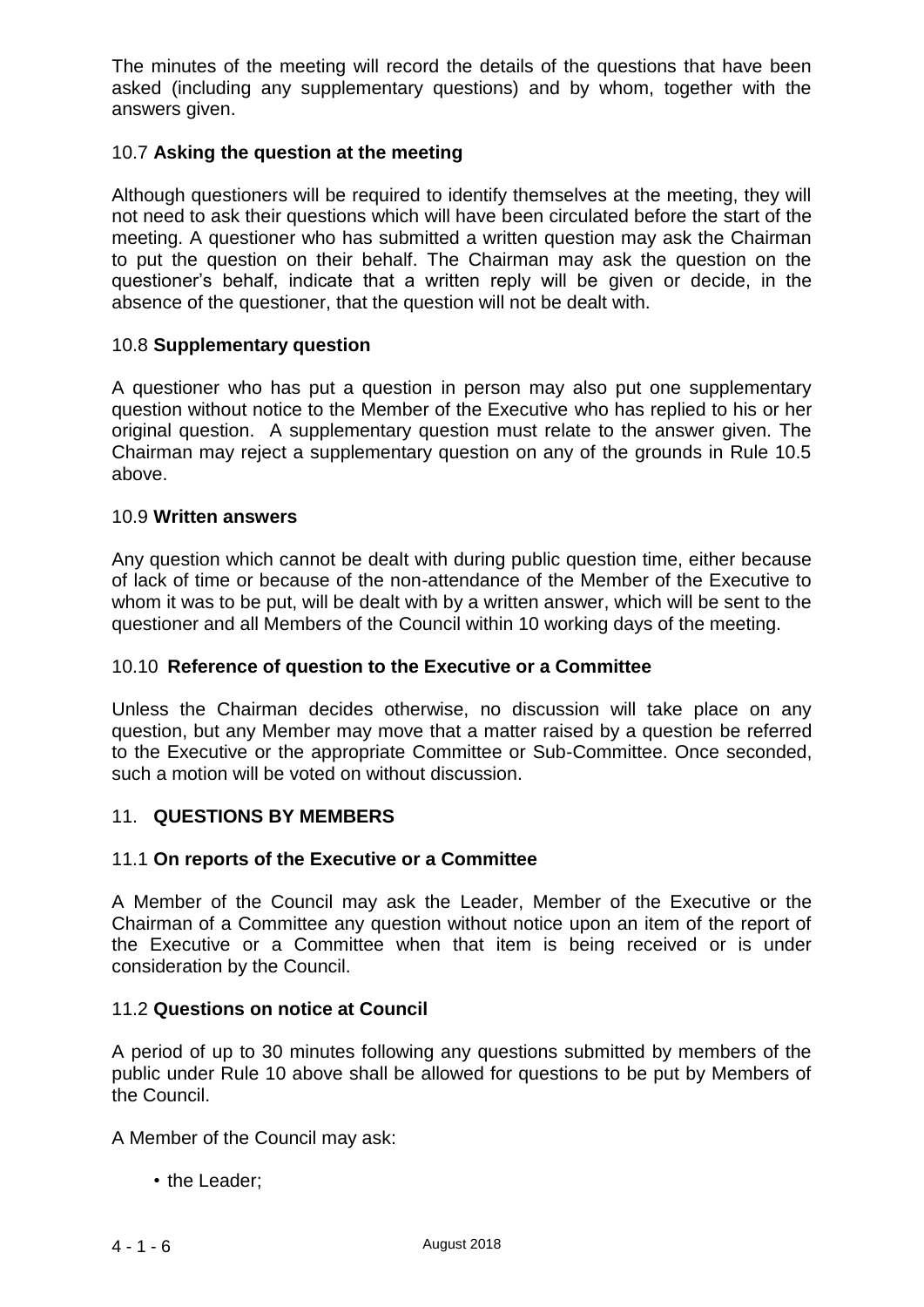- a Member of the Executive; or
- the Chairman of any Committee or Sub-Committee

a question on any matter in relation to which the Council has powers or duties or which affects the District provided that either:

- (a) they have given notice to the Head of Paid Service by 12 noon on the day of the meeting of the wish to ask an oral question together with details as to whom it is to be directed; or
- (b) they have given at least 2 clear working days notice, not including the day of the meeting or the day on which the notification was received, of the wish to submit a written question and to receive a written answer.

The ruling of the Chairman as advised by the Head of Paid Service and having regard to Rule 10.5 as to the appropriateness of a question shall be final.

A written question submitted by a Member who is then unable to attend Council will still be put, circulated together with the answer and included within the minutes.

#### 11.3 **Questions on notice at Committees and Sub-Committees**

A Member of a Committee or Sub-Committee may ask the Chairman of it a question on any matter in relation to which the Council has powers or duties or which affects the District and which falls within the terms of reference of that Committee or Sub-Committee. A question may only be asked if notice has been given by delivering it in writing or by electronic mail to the Head of Paid Service no later than 5 clear working days before the day of the meeting.

#### 11.4 **Response**

An answer may take the form of:

- (a) a direct oral answer; or
- (b) where the desired information is in a publication of the Council or other published work, a reference to that publication; or
- (c) where the reply cannot conveniently be given orally, a written answer circulated later to the questioner.

#### 11.5 **Supplementary question**

A Member asking a question under Rule 11.2 may ask one supplementary question without notice of the Member to whom the first question was asked. The supplementary question must relate to the answer given.

The minutes of the meeting will record the details of any question asked by a Member under 11.2, together with the answer given, and the essence of any supplementary question and any reply given.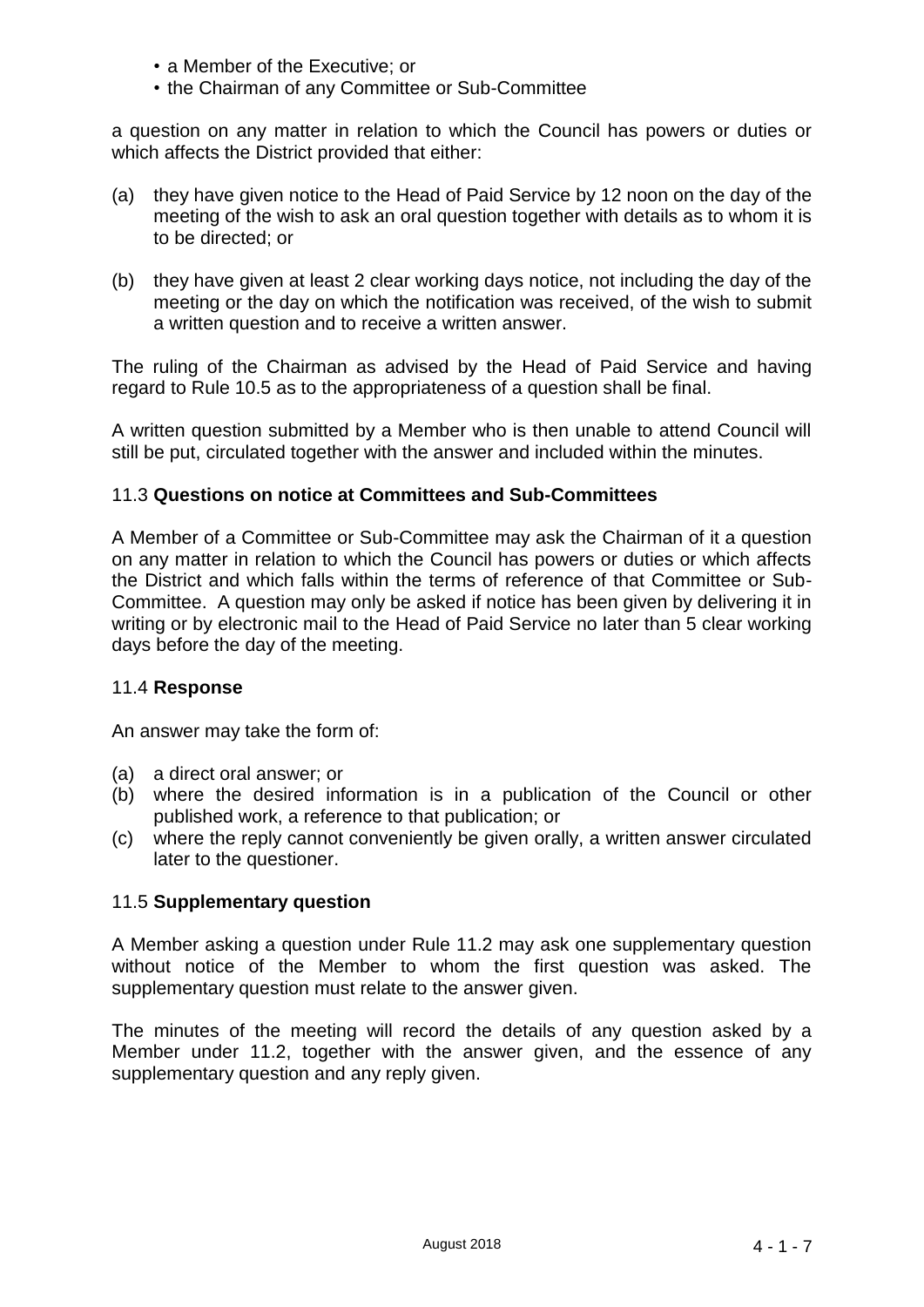# 12. **MOTIONS ON NOTICE**

# 12.1 **Notice**

Except for motions which can be moved without notice under Rule 13, written notice of every motion, signed by the Member or Members of the Council giving the notice, must be delivered to the Head of Paid Service no later than 10 clear days before the date of the meeting. These will be entered in a book open to public inspection.

#### 12.2 **Motion set out in the agenda**

Motions for which notice has been given will be listed on the agenda in the order in which notice was received, unless the Member giving notice states, in writing, that they propose to move it at a later meeting or withdraw it.

#### 12.3 **Scope**

Motions must be about matters for which the Council has a responsibility or which affect the District.

## 13. **MOTIONS WITHOUT NOTICE**

The following motions may be moved without notice:

- (a) to appoint a Chairman of the meeting at which the motion is moved;
- (b) in relation to the accuracy of the minutes;
- (c) to change the order of business in the agenda;
- (d) to refer something to an appropriate body or individual;
- (e) to appoint a Committee or Member arising from an item on the summons for the meeting;
- (f) to receive reports or adoption of recommendations of Committees or officers and any resolutions following from them;
- (g) to withdraw a motion;
- (h) to amend a motion;
- (i) to proceed to the next business;
- (j) that the question be now put;
- $(k)$  to adjourn a debate;
- (l) to adjourn a meeting;
- (m) that the meeting (evenings only) continue beyond three hours in duration;
- (n) to suspend a particular Council Procedure Rule;
- (o) to exclude the public and press in accordance with the Access to Information Rules;
- (p) to not hear further a Member named under Rule 21.3 or to exclude them from the meeting under Rule 21.4; and
- (q) to give the consent of the Council where its consent is required by this Constitution.

## 14. **RULES OF DEBATE**

#### 14.1 **No speeches until motion seconded**

No speeches may be made after the mover has moved a proposal and explained the purpose of it until the motion has been seconded.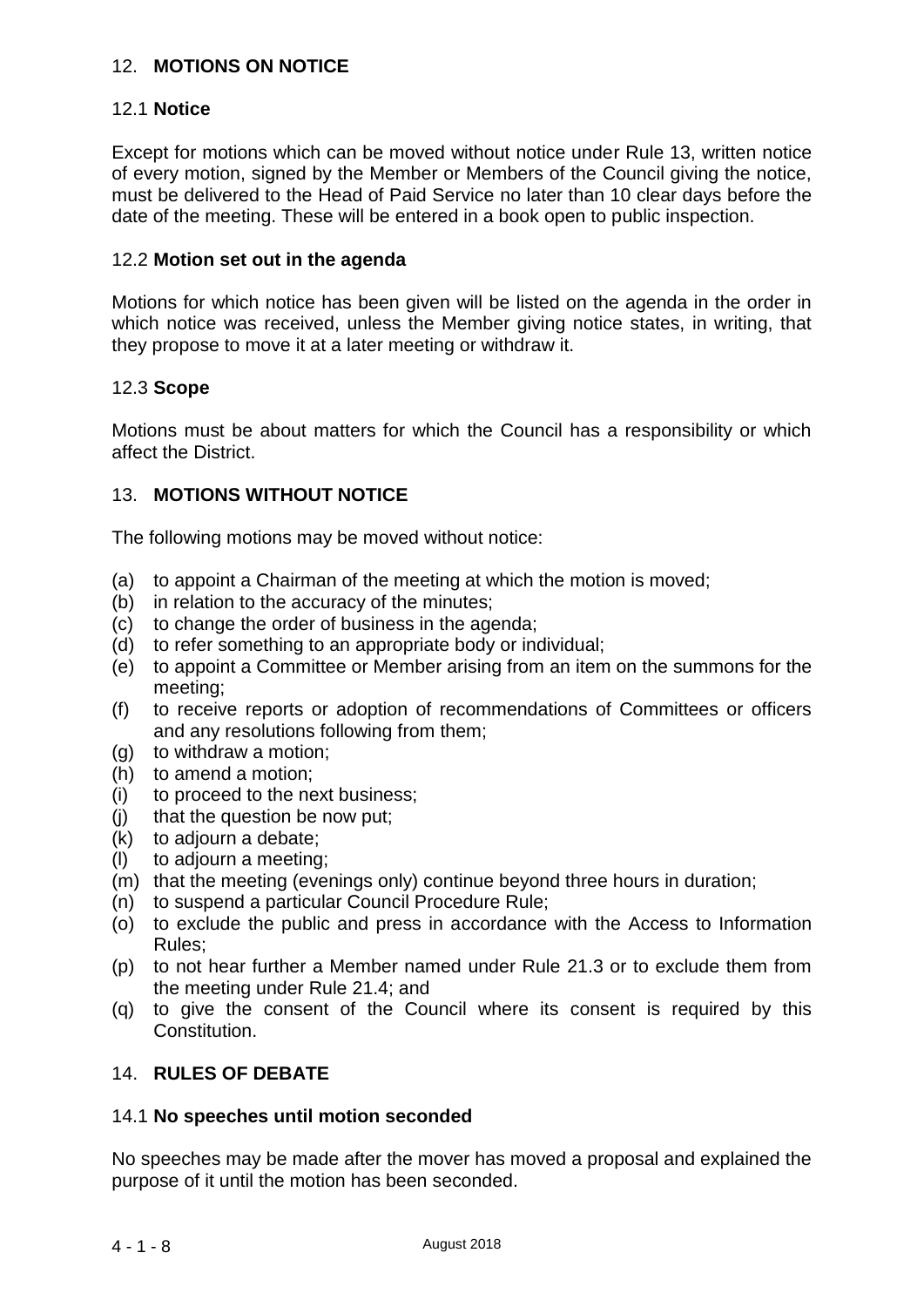# 14.2 **Right to require motion in writing**

Unless notice of the motion has already been given, the Chairman may require it to be written down and handed to him/her before it is discussed.

# 14.3 **Seconder's speech**

When seconding a motion or amendment, a Member may reserve their speech until later in the debate.

#### 14.4 **Content and length of speeches**

- (a) Speeches must be directed to the question under discussion or to a personal explanation or point of order.
- (b) Except by consent of the Council no speech shall exceed 5 minutes in the case of the mover of a motion or amendment and 3 minutes in all other cases including seconders.

## 14.5 **When a Member may speak again**

A Member who has spoken on a motion may not speak again whilst it is the subject of debate, except:

- (a) to speak once on an amendment moved by another Member; or
- (b) to move a further amendment if the motion has been amended since he/she last spoke; or
- (c) if his/her first speech was on an amendment moved by another Member, to speak on the main issue (whether or not the amendment on which he/she spoke was carried); or
- (d) in exercise of a right of reply; or
- (e) on a point of order; or
- (f) by way of personal explanation.

## 14.6 **Amendments to motions**

- (a) An amendment to a motion must be relevant to the motion and will either be:
	- (i) to refer the matter to an appropriate body or individual for consideration or reconsideration; or
	- (ii) to leave out words; or
	- (iii) to leave out words and insert or add others; or
	- (iv) to insert or add words.

as long as the effect of (ii) to (iv) is not to negate the motion.

- (b) Only one amendment may be moved and discussed at any one time. No further amendment may be moved until the amendment under discussion has been disposed of.
- (c) If an amendment is not carried, other amendments to the original motion may be moved.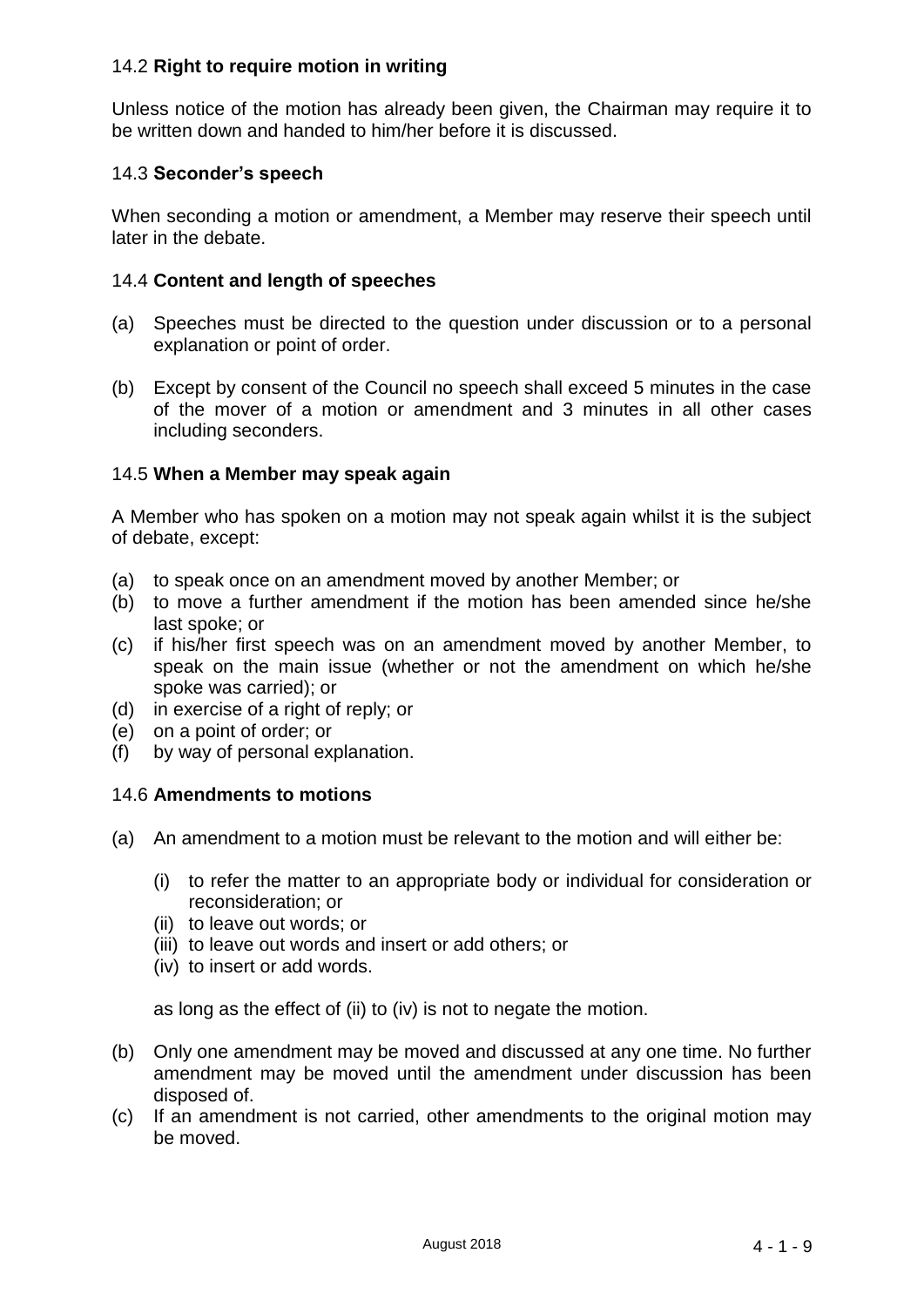- (d) If an amendment is carried, the motion as amended takes the place of the original motion. This becomes the substantive motion to which any further amendments are moved.
- (e) After an amendment has been carried, the Chairman will read out the amended motion before accepting any further amendments, or if there are none, put it to the vote.

## 14.7 **Alteration of motion**

- (a) A Member may alter a motion of which he/she has given notice with the consent of the meeting. The meeting's consent will be signified without discussion.
- (b) A Member may alter a motion which he/she has moved without notice with the consent of both the meeting and the seconder. The meeting's consent will be signified without discussion.
- (c) Only alterations which could be made as an amendment may be made.

## 14.8 **Withdrawal of motion**

A Member may withdraw a motion which he/she has moved with the consent of both the meeting and the seconder. The meeting's consent will be signified without discussion. No Member may speak on the motion after the mover has asked permission to withdraw it unless permission is refused.

## 14.9 **Right of reply**

- (a) The mover of a motion has a right to reply at the end of the debate on the motion, immediately before it is put to the vote.
- (b) If an amendment is moved, the mover of the original motion has the right of reply at the close of the debate on the amendment, but may not otherwise speak on it.
- (c) The mover of the amendment has no right of reply to the debate on his or her amendment.

## 14.10 **Motions which may be moved during debate**

When a motion is under debate, no other motion may be moved except the following procedural motions:

- (a) to withdraw a motion;
- (b) to amend a motion;
- (c) to proceed to the next business;
- (d) that the question be now put;
- (e) to adjourn a debate;
- (f) to adjourn a meeting;
- (g) that the meeting (evenings only) continue beyond 3 hours in duration;
- (h) to exclude the public and press in accordance with the Access to Information Rules; and
- (i) to not hear further a Member named under Rule 21.3 or to exclude them from the meeting under Rule 21.4.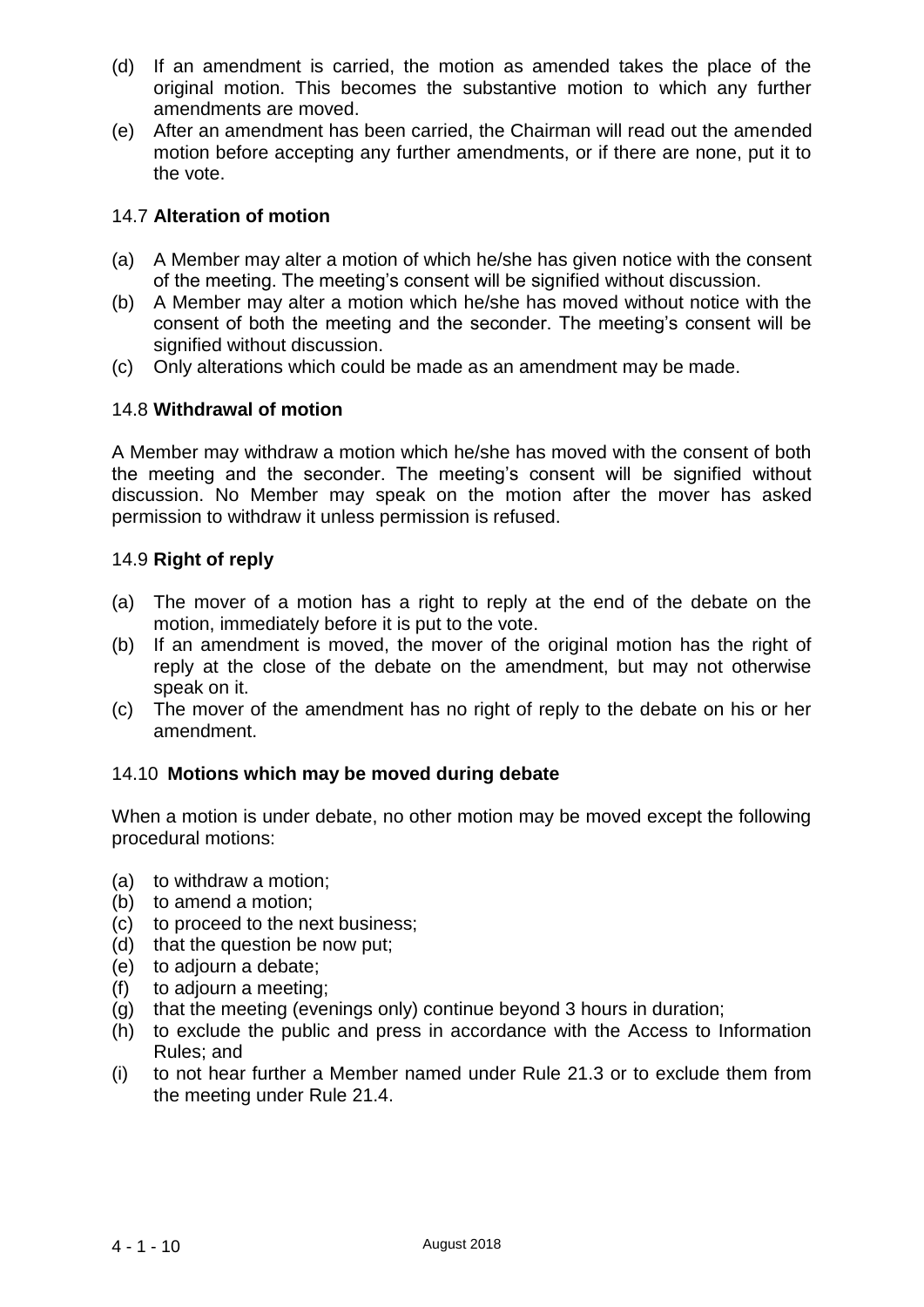#### 14.11 **Closure motions**

- (a) A Member may, provided that he/she has not already spoken, move without comment at the end of a speech of another Member the following motions:
	- (i) to proceed to the next business;
	- (ii) that the question be now put;
	- (iii) to adjourn a debate; or
	- (iv) to adjourn a meeting.
- (b) If a motion to proceed to next business is seconded and the Chairman thinks the item has been sufficiently discussed, he/she will give the mover of the original motion a right of reply and then put the procedural motion to the vote.
- (c) If a motion that the question be now put is seconded and the Chairman thinks the item has been sufficiently discussed, he/she will put the procedural motion to the vote. If it is passed he/she will give the mover of the original motion a right of reply before putting his/her motion to the vote.
- (d) If a motion to adjourn the debate or to adjourn the meeting is seconded and the Chairman thinks the item has not been sufficiently discussed and cannot reasonably be so discussed on that occasion, he/she will put the procedural motion to the vote without giving the mover of the original motion the right of reply.

#### 14.12 **Point of order**

A Member may raise a point of order at any time. The Chairman will hear the Member immediately. A point of order may only relate to an alleged breach of these Council Procedure Rules or the law. The Member must indicate the rule or law and the way in which he/she considers it has been broken. The ruling of the Chairman on the matter will be final.

#### 14.13 **Personal explanation**

A Member may make a personal explanation at any time. A personal explanation may only relate to some material part of an earlier speech by the Member which may appear to have been misunderstood in the present debate. The ruling of the Chairman on the admissibility of a personal explanation will be final.

## 15. **STATE OF THE DISTRICT DEBATE**

#### 15.1 **Calling of debate**

The Leader may call a state of the District debate annually on a date and in a form to be agreed with the Chairman.

#### 15.2 **Form of debate**

The Leader will decide the form of the debate with the aim of enabling the widest possible public involvement and publicity.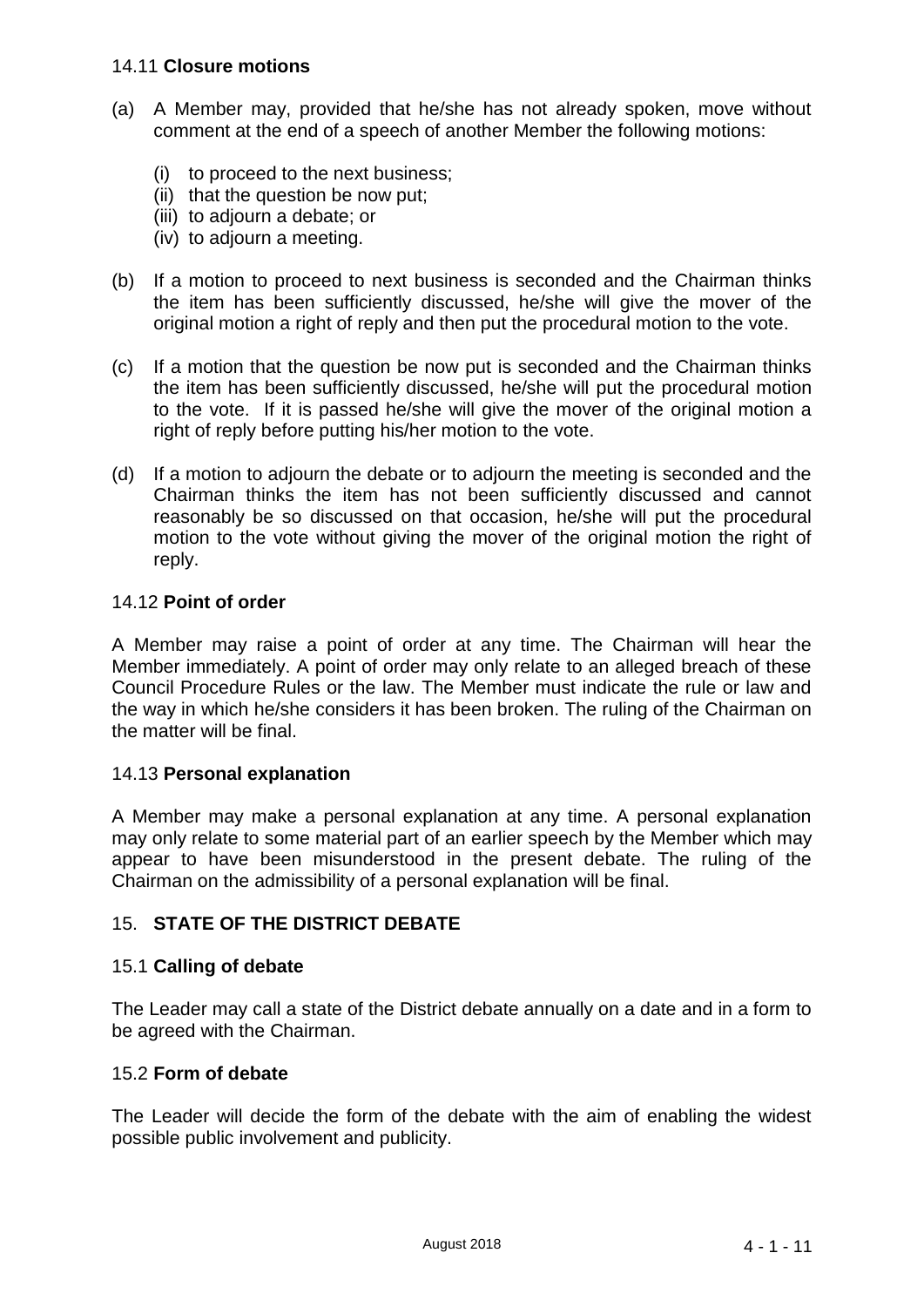## 15.3 **Chairing of debate**

The debate will be chaired by the Chairman.

#### 15.4 **Results of debate**

The results of the debate will be:

- (a) disseminated as widely as possible within the community and to agencies and organisations in the area; and
- (b) considered by the Cabinet in proposing the budget and policy framework to the Council for the coming year.

## 16. **PREVIOUS DECISIONS AND MOTIONS**

#### 16.1 **Motion to rescind a previous decision**

A motion or amendment to rescind or reverse, or which has the effect of rescinding or reversing a decision of the Council made within the preceding 6 months cannot be moved unless the notice of motion is signed by at least one third of Members or unless it is a recommendation of a Committee or the Executive which appears on the agenda.

## 16.2 **Motion similar to one previously rejected**

A motion or amendment in similar terms to one that has been rejected at a meeting of Council in the preceding 6 months cannot be moved unless the notice of motion or amendment is signed by at least one third of Members. Once the motion or amendment is dealt with, no one can propose a similar motion or amendment for 6 months.

#### 17. **VOTING**

#### 17.1 **Majority**

Unless this Constitution provides otherwise, any matter will be decided by a simple majority of those Members voting and present in the room at the time the question was put.

#### 17.2 **Chairman's casting vote**

If there are equal numbers of votes for and against, the Chairman will have a second or casting vote. There will be no restriction on how the Chairman chooses to exercise a casting vote.

## 17.3 **Show of hands**

Unless a secret ballot is required under Rule 17.4 or a recorded vote is demanded under 17.5, the Chairman will take the vote by show of hands, or if there is no dissent, by the affirmation of the meeting.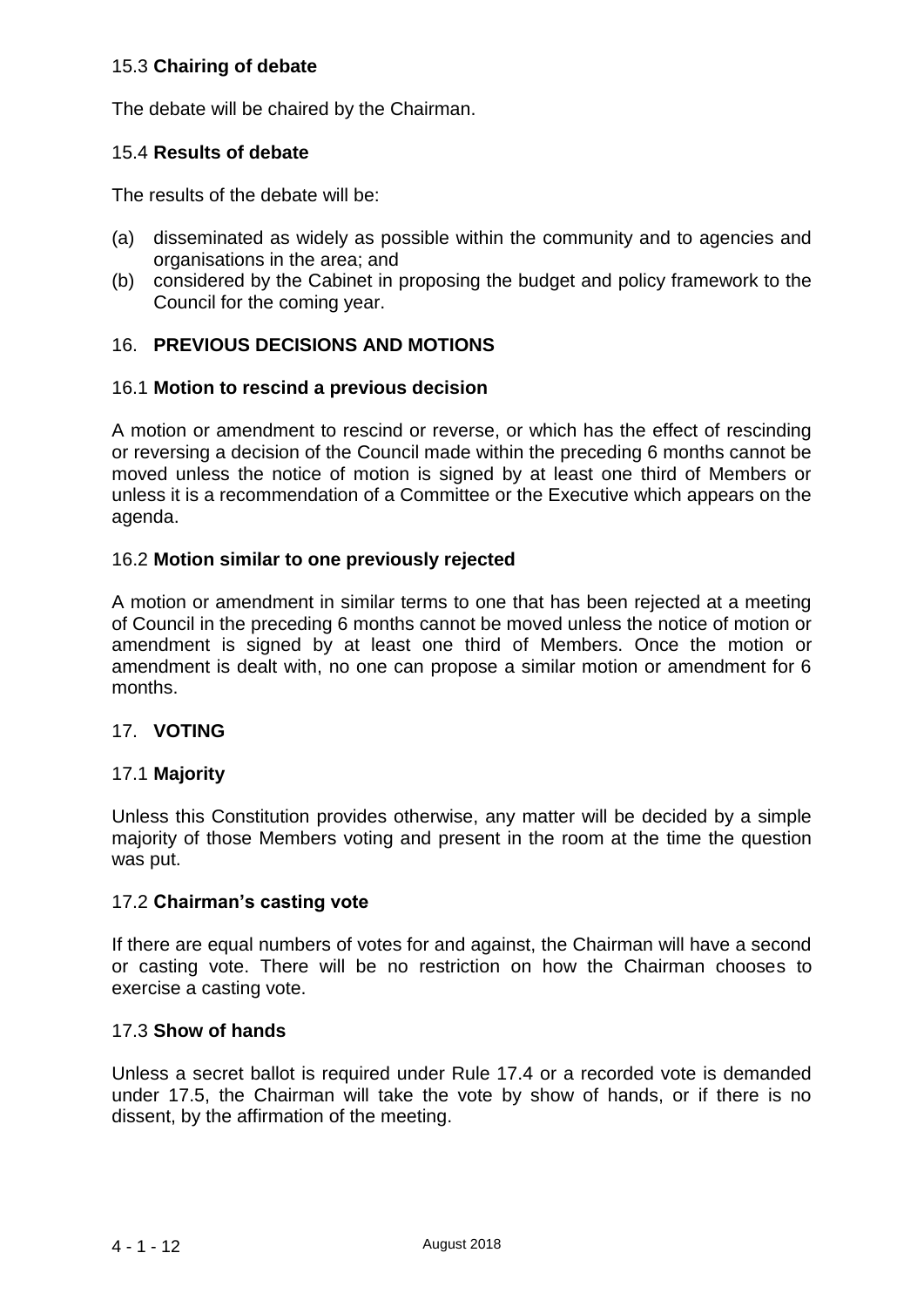## 17.4 **Voting on Member appointments**

- (a) Where more than 1 person is nominated for any appointment made by the Council, voting shall be by secret ballot.
- (b) Where there are more than 2 persons nominated for any position to be filled by the Council, and of the votes given there is not a majority in favour of one person, the name of the person having the least number of votes shall be struck off the list and a fresh vote shall be taken, and so on until a majority of votes is given in favour of one person.

# 17.5 **Recorded vote**

- (a) Except as provided for in Rule 17.4, if 4 Members present at the meeting demand it, the names for and against the motion or amendment and those abstaining from voting will be taken down in writing and entered in the minutes.
- (b) In accordance with the Local Authorities (Standing Orders) (England) (Amendment) Regulations 2014, a recorded vote will be mandatory when setting the Council's Budget each year. This mandatory provision applies to not only the substantive motion, but any amendments made thereto.

# 17.6 **Right to require individual vote to be recorded**

Where any Member requests it immediately after the vote is taken, their vote will be so recorded in the minutes to show whether they voted for or against the motion or abstained from voting.

## 18. **MINUTES**

## 18.1 **Signing the Minutes**

The Chairman will sign the minutes of the proceedings at the next suitable meeting. The Chairman will move that the minutes of the previous meeting be signed as a correct record. The only part of the minutes that can be discussed is their accuracy.

#### 18.2 **No requirement to sign Minutes of previous meeting at extraordinary meeting**

Where in relation to any meeting, the next meeting for the purpose of signing the minutes is a meeting called under paragraph 3 of schedule 12 to the Local Government Act 1972 (an Extraordinary Meeting), then the next following meeting (being a meeting called otherwise than under that paragraph) will be treated as a suitable meeting for the purposes of paragraph 41(1) and (2) of schedule 12 relating to signing of minutes.

# 19. **RECORD OF ATTENDANCE**

All Members present during the whole or part of a meeting must sign their names on the attendance sheets before the conclusion of every meeting to assist with the record of attendance.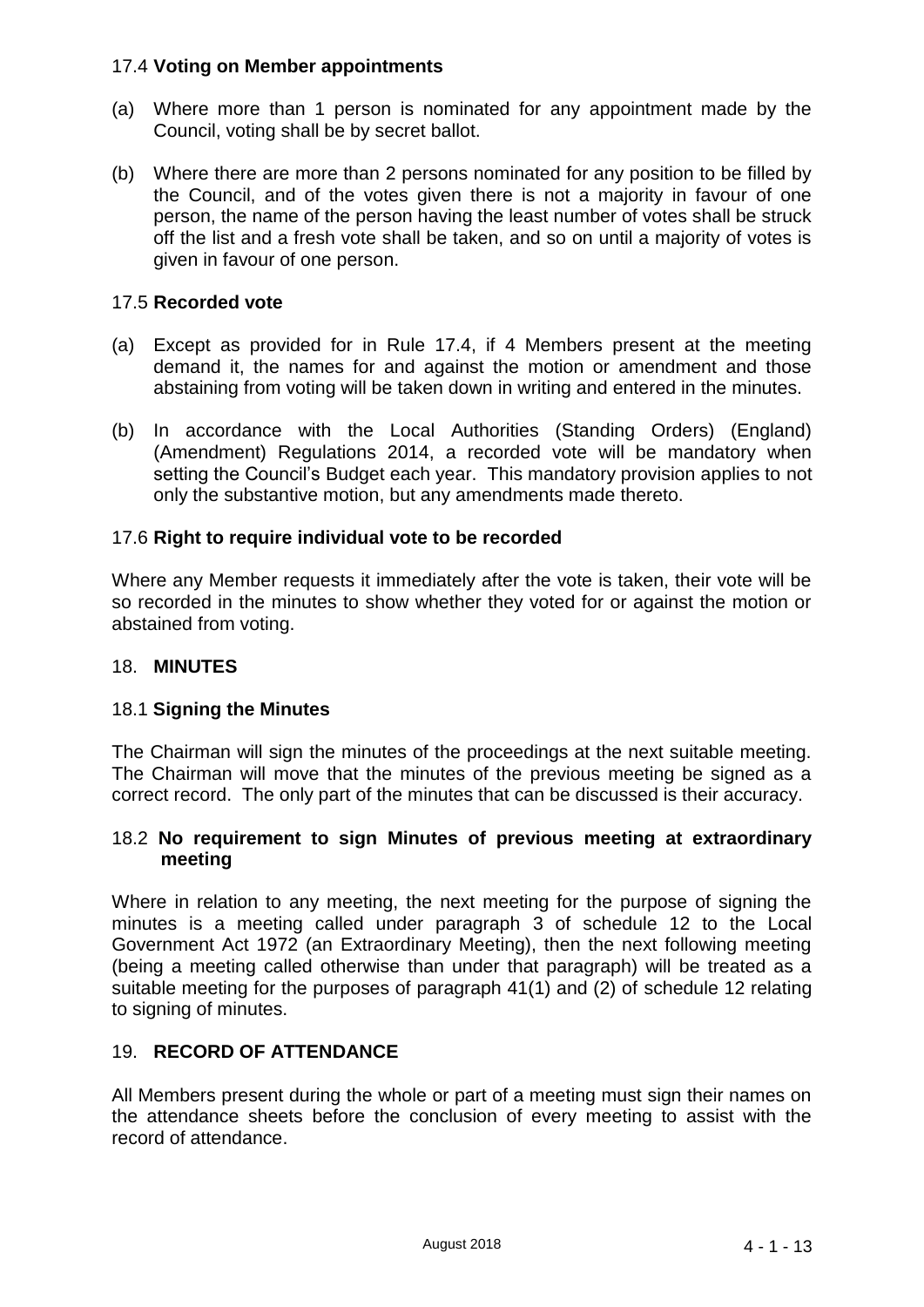## 20. **EXCLUSION OF PUBLIC**

Members of the public and press may only be excluded either in accordance with the Access to Information Rules in Part 4 of this Constitution or Rule 22 (Disturbance by Public).

## 21. **MEMBERS' CONDUCT**

#### 21.1 **Standing to speak**

A Member, when speaking at Council, must stand and address the meeting through the Chairman. Other Members must remain seated whilst a Member is speaking unless they wish to make a point of order or a point of personal explanation.

#### 21.2 **Chairman standing**

When the Chairman stands during a debate, any Member speaking at the time must stop and sit down. The meeting must be silent.

#### 21.3 **Member not to be heard further**

If a Member persistently disregards the ruling of the Chairman by behaving improperly or offensively or deliberately obstructs business, the Chairman may move that the Member be not heard further. If seconded, the motion will be voted on without discussion.

#### 21.4 **Member to leave the meeting**

If the Member continues to behave improperly after such a motion is carried, the Chairman may either move that the Member leaves the meeting (in which case the motion shall be put and determined without seconding or discussion) or adjourn the meeting for such period as he/she, in his/her discretion, shall consider expedient.

#### 21.5 **General disturbance**

If there is a general disturbance making orderly business impossible, the Chairman may adjourn the meeting for as long as he/she thinks necessary.

#### 21.6 **Smoking**

In accordance with the Council's Smoking Policy and national legislation, smoking is not allowed at any time in any part of the Council's buildings and offices by Members, officers or visitors.

#### 22. **DISTURBANCE BY PUBLIC**

#### 22.1 **Removal of member of the public**

If a member of the public interrupts proceedings, the Chairman will warn the person concerned. If they continue to interrupt, the Chairman will order their removal from the meeting room.